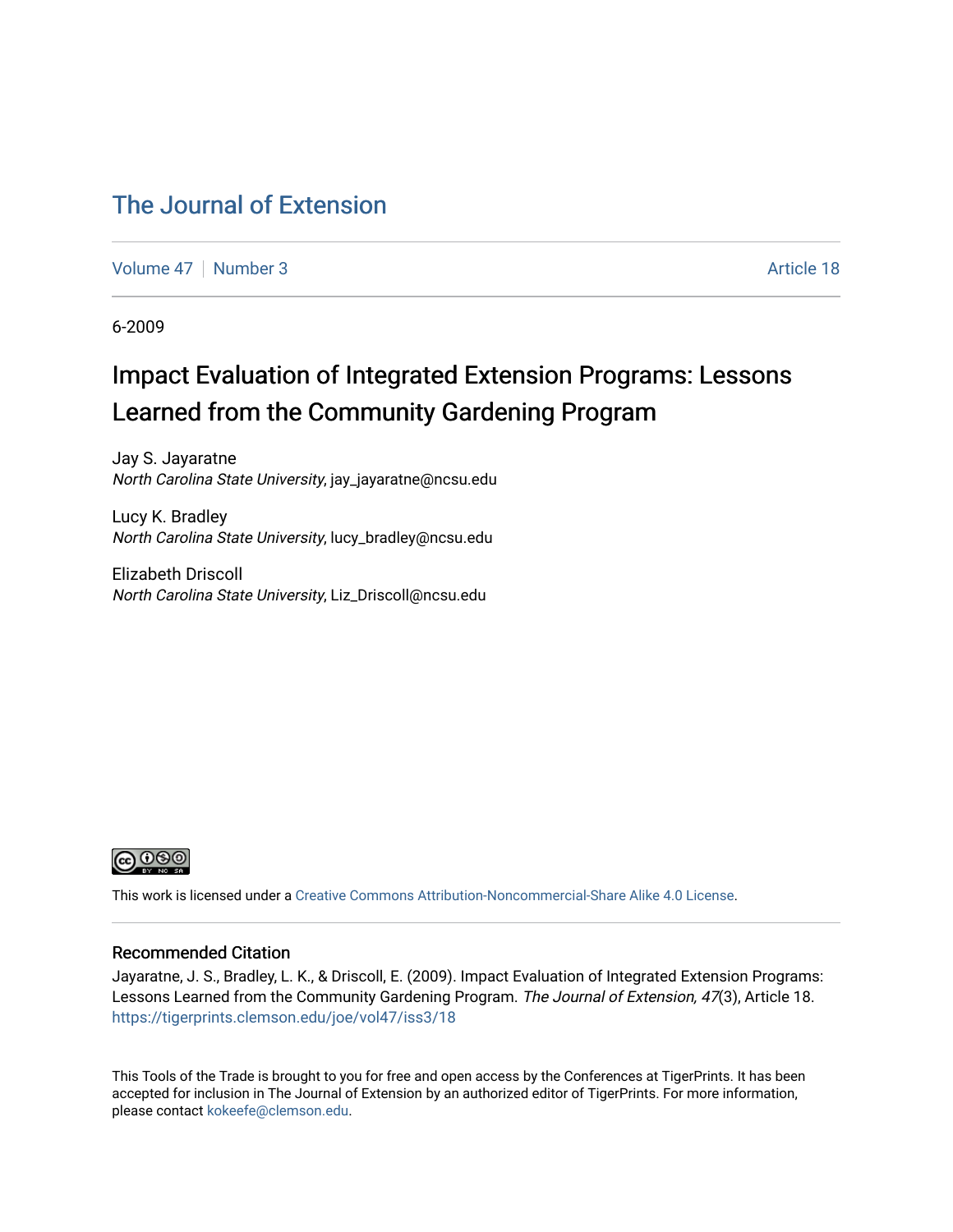

**June 2009 Article Number 3TOT3**

[Return to Current Issue](http://www.joe.org:80/joe/2009june/)

# **Impact Evaluation of Integrated Extension Programs: Lessons Learned from the Community Gardening Program**

**K. S. U. Jayaratne**

State Leader for Program Evaluation and Assistant Professor Department of Agricultural and Extension Education [jay\\_jayaratne@ncsu.edu](mailto:jay_jayaratne@ncsu.edu)

#### **Lucy K. Bradley**

Assistant Professor Department of Horticultural Science [lucy\\_bradley@ncsu.edu](mailto:lucy_bradley@ncsu.edu)

**Elizabeth A. Driscoll** Extension Associate Department of Horticultural Science [liz\\_driscoll@ncsu.edu](mailto:liz_driscoll@ncsu.edu)

North Carolina State University Raleigh, North Carolina

**Abstract:** Integrated programming is a coordinated Extension approach to address multi-faceted community issues. An integrated Extension approach is needed to address complex community issues in a meaningful way. Planning, implementation, and evaluation of an integrated program should be considered as a joint effort by the partnering Extension agents. This article describes how to document the impacts of integrated Extension program to reflect the coordinated effort of the Extension team. Documentation as well as sharing impacts with the partners is necessary to strengthen the collaboration and sustain the integrated Extension programming effort.

## **Introduction**

It is becoming clear that an integrated Extension approach is needed to address multi-faceted community issues effectively. For example, obesity is a significant issue in the U.S. (CDC, 2008). The obesity issue cannot be addressed by focusing solely on nutrition education. It is important to understand and influence the other factors related to this problem in order to effectively support sustainable change. These factors may include limited access to fresh fruits and vegetables, limited resources available to buy healthy foods, and limited opportunity to do exercise. By integrating efforts across different program areas, Extension will be able to address real-life community issues effectively.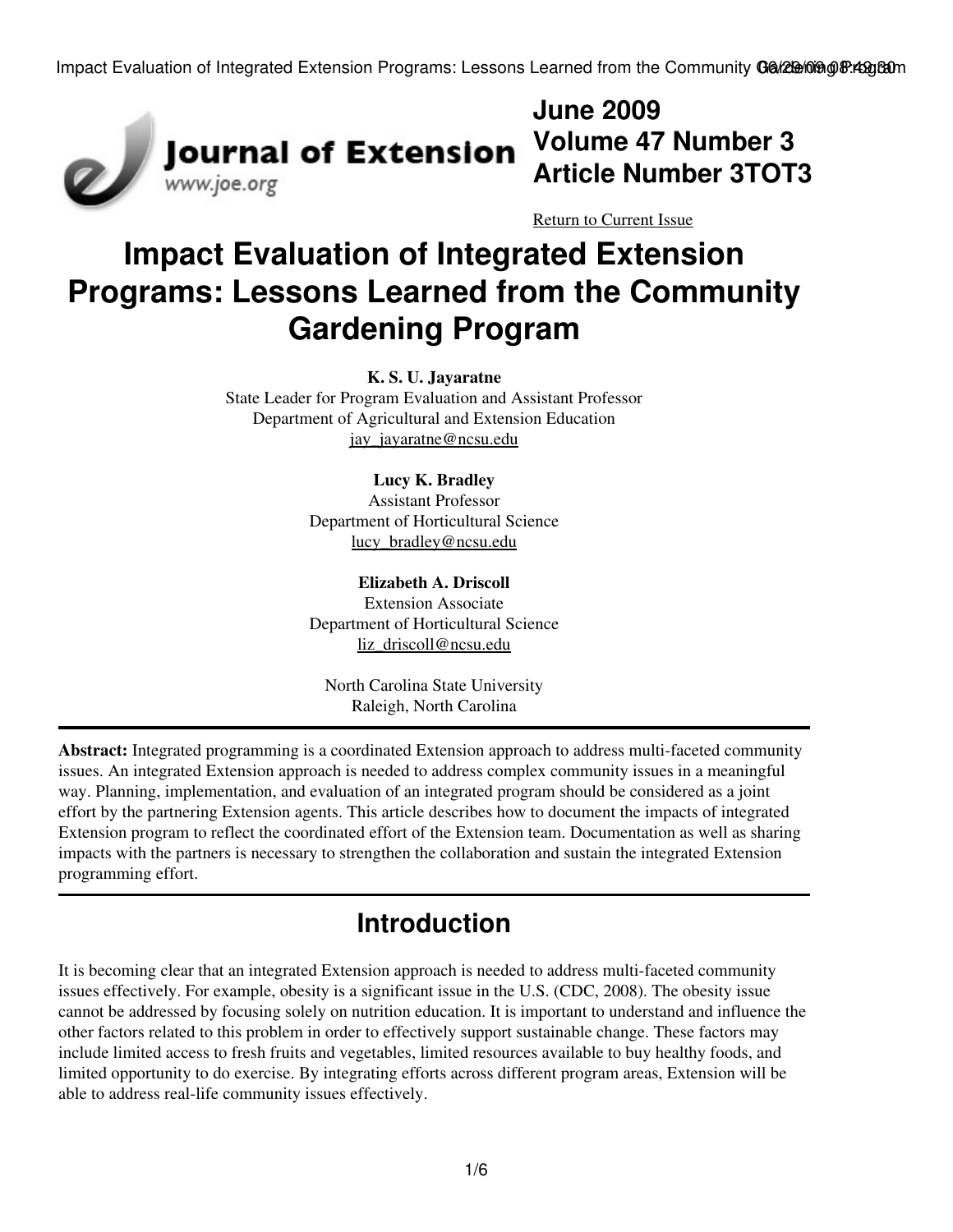"Integrated programming is defined as a collaborative approach involving partners and various disciplines planning and implementing one or more strategies to impact micro and macro systems associated with one or more identified issues" (DeBord, 2007, ¶ 11). Integrated Extension programming is a joint approach (involving two or more disciplines) to planning, delivering, and evaluating multi-faceted strategies for addressing broad community issues. It involves a coordinated effort among Extension educators in community development, 4-H, family and consumer sciences, agriculture, horticulture, and natural resources to meet the needs of the community.

In integrated programming, it is essential to collaborate across multiple disciplines to bring necessary resources to address community issues (DeBord, 2007). Integrated programming empowers local Extension educators to address community issues realistically by complementing what they have to offer from their respective program areas.

With all of these advantages, there are some challenges of integrated programming. The most significant challenge is managing the collaboration through the process of planning, delivering, and evaluating the Extension program without any major conflict. It is important for collaborating partners of integrated programming to understand that everyone has to contribute to achieve the impact and that everyone has to share in the credit for the impact. If the collaborators are ready to share the program responsibility as well as credit, then it is easy to manage an integrated Extension program without major conflicts.

If the credit is not shared by the partners, then there is a potential to destroy the collaboration and integrated programming. This can happen if the impact evaluation is not systematically designed to document a broad range of impacts of integrated programs and if some of the partners have been left without any impacts for their program areas. Lack of tools available for interdisciplinary programming is cited in Extension literature (Guion, 2009). This article describes how to evaluate an integrated Extension program for a sustainable collaboration.

The community gardening concept was adopted as a vehicle for integrated Extension programming in North Carolina. The Horticulture agents, 4-H agents, Family and Consumer Sciences agents, Agriculture agents, and Community Development agents in counties worked together to conduct community gardening programs. They collectively coordinated the community gardening program to educate community members about gardening, community development, nutrition and healthy lifestyles, youth development, soil and water conservation, selection of plants and varieties, marketing produce, etc.

## **Impact Evaluation of Integrated Programs**

The impact evaluation of integrated Extension programs can be organized under the following steps.

- 1. Determine the major Extension activities of the integrated program.
- 2. Identify the objectives of major Extension activities.
- 3. Determine the intended outcomes of objectives.
- 4. Identify unique indicators for intended outcomes.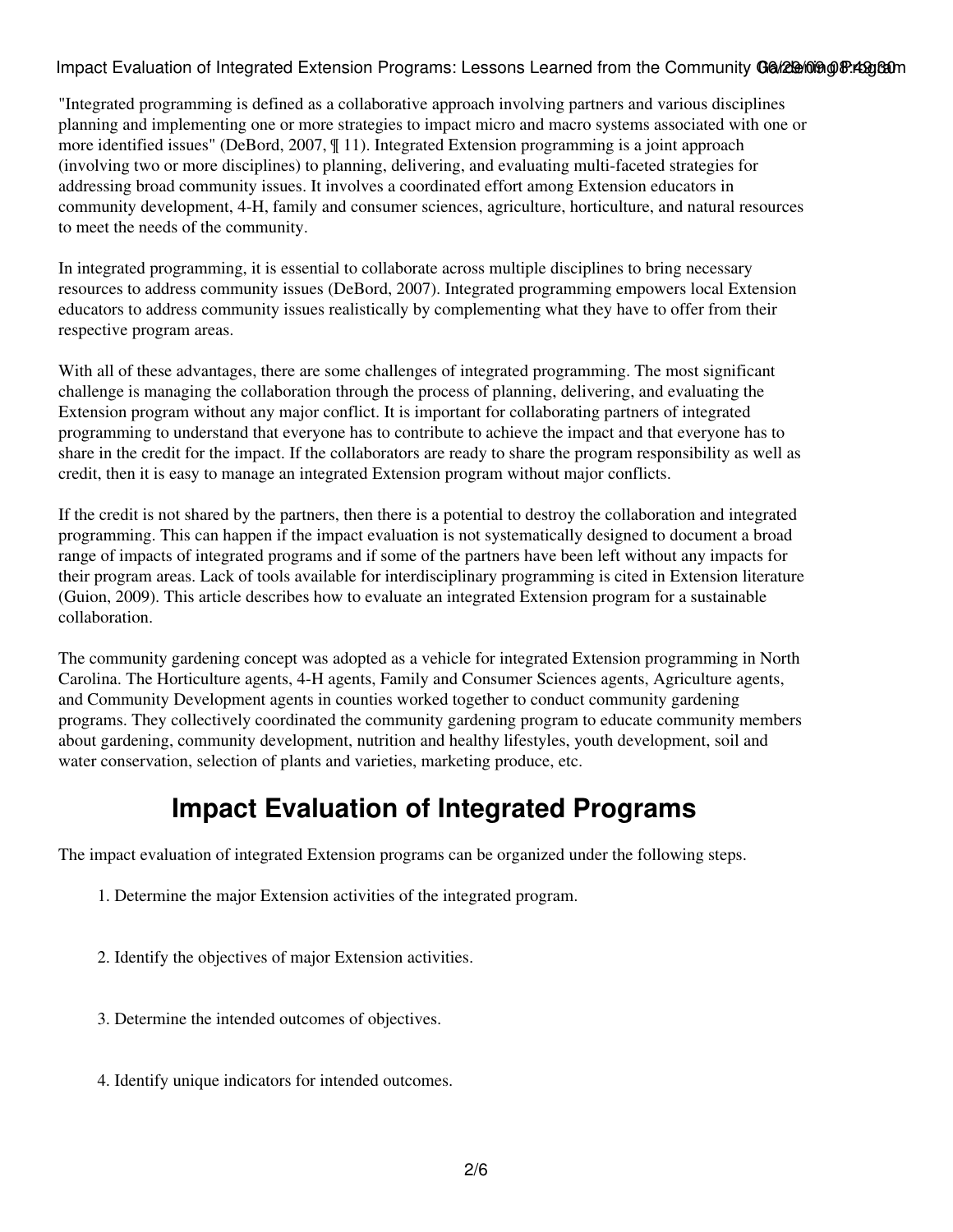5. Develop an approach for collecting impact data.

### **Determining Major Activities**

The first step of impact evaluation is to determine the major Extension activities of the integrated program. For an example, the community gardening program has educational activities focused on community development, gardening and horticulture education, healthy lifestyle education, youth development, and environmental conservation. In integrated programming, these educational activities support each other in achieving the overall program goal.

### **Identification of Key Objectives**

Next, key objectives of major Extension activities should be identified in order to plan impact evaluation. For example, the community development Extension activities aim to accomplish the following objectives:

- To organize the community for a collaborative project such as community gardening.
- To increase community members' involvement in community development activities.
- To develop sustainable communities.

The gardening and horticulture education activities focus on the following objectives:

- To increase participants' knowledge about gardening.
- To increase participants' active involvement in gardening.
- To increase the availability of fresh fruits and vegetables.

The healthy lifestyle education activities of the community gardening program aim to achieve the following objectives:

- To increase fruits and vegetable consumption of participants.
- To increase physical activities of the participants.
- To reduce the obesity of participants.

The youth development activities of the community gardening program aim to achieve the following objectives:

• To further youths' conceptual knowledge about plants, soils, insects and the environment.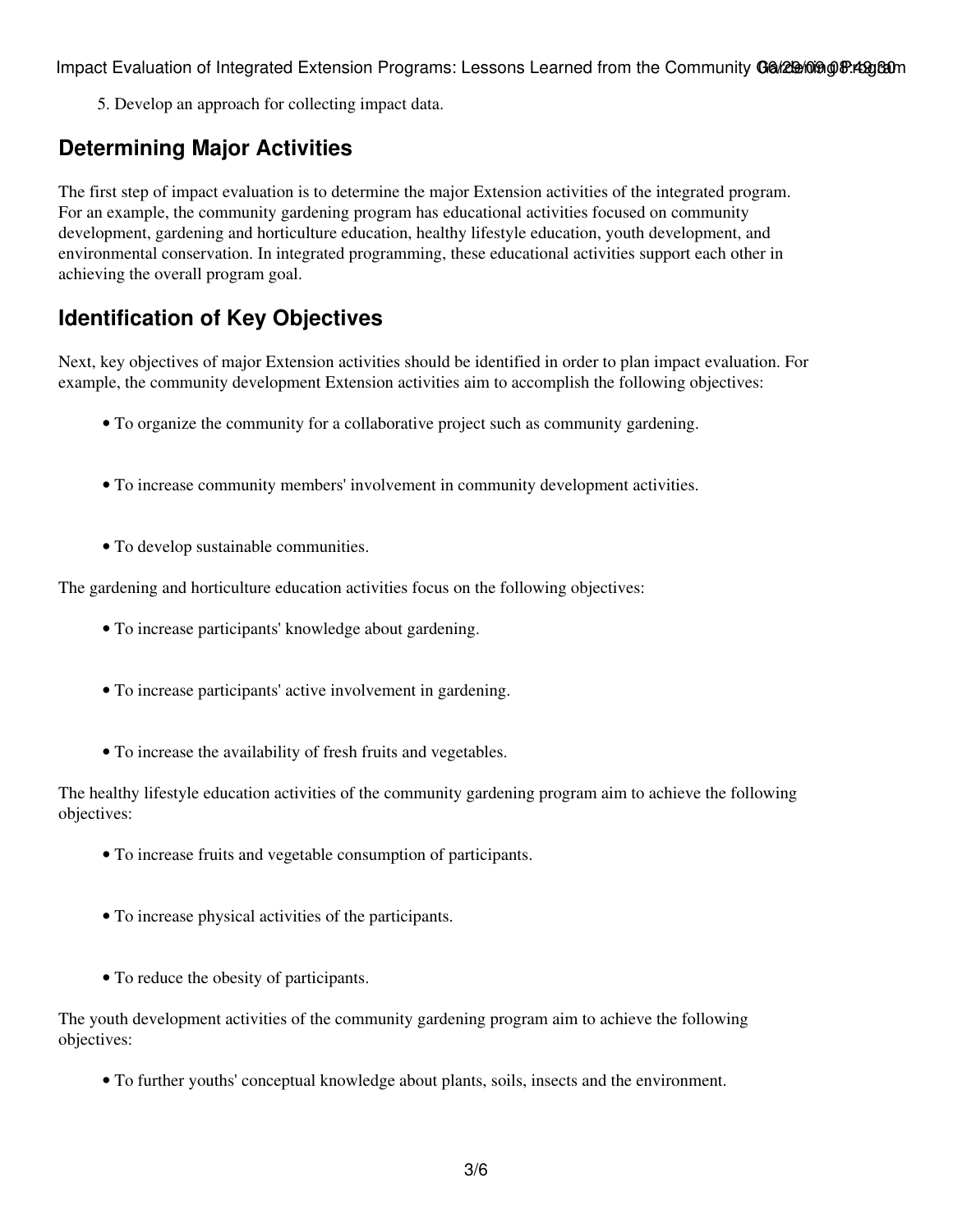- To develop youths' skills in practicing sustainable gardening techniques.
- To develop youths' leadership skills, including communication, critical thinking, problem solving, decision-making, and cooperation.

#### **Determining Intended Outcomes**

If the objectives are written in action form, it is easy to determine the intended outcomes of planned Extension activities. For example, as a result of implementing a coordinated effort for achieving the community development objectives, the following outcomes can be expected:

- Coordinated involvement in community development.
- Increased number of community members taking leadership in community development work.
- Increased responsibility for caring and sharing community resources.

The following outcomes can be expected if the horticulture education activities are implemented:

- Participants' increased knowledge about gardening.
- Participants' increased involvement in gardening.
- Increased availability of fruits and vegetables.

The following outcomes can be anticipated for the healthy lifestyle education Extension activities:

- Increased fruits and vegetable consumption of participants.
- Increased physical activities of participants.
- Reduced body mass index (BMI) of participants.

If the youth development activities are implemented the following outcomes can be expected:

- Youths' increased knowledge about plants, insects, and environment.
- Youths' gardening skill development.
- Youths' leadership skill development.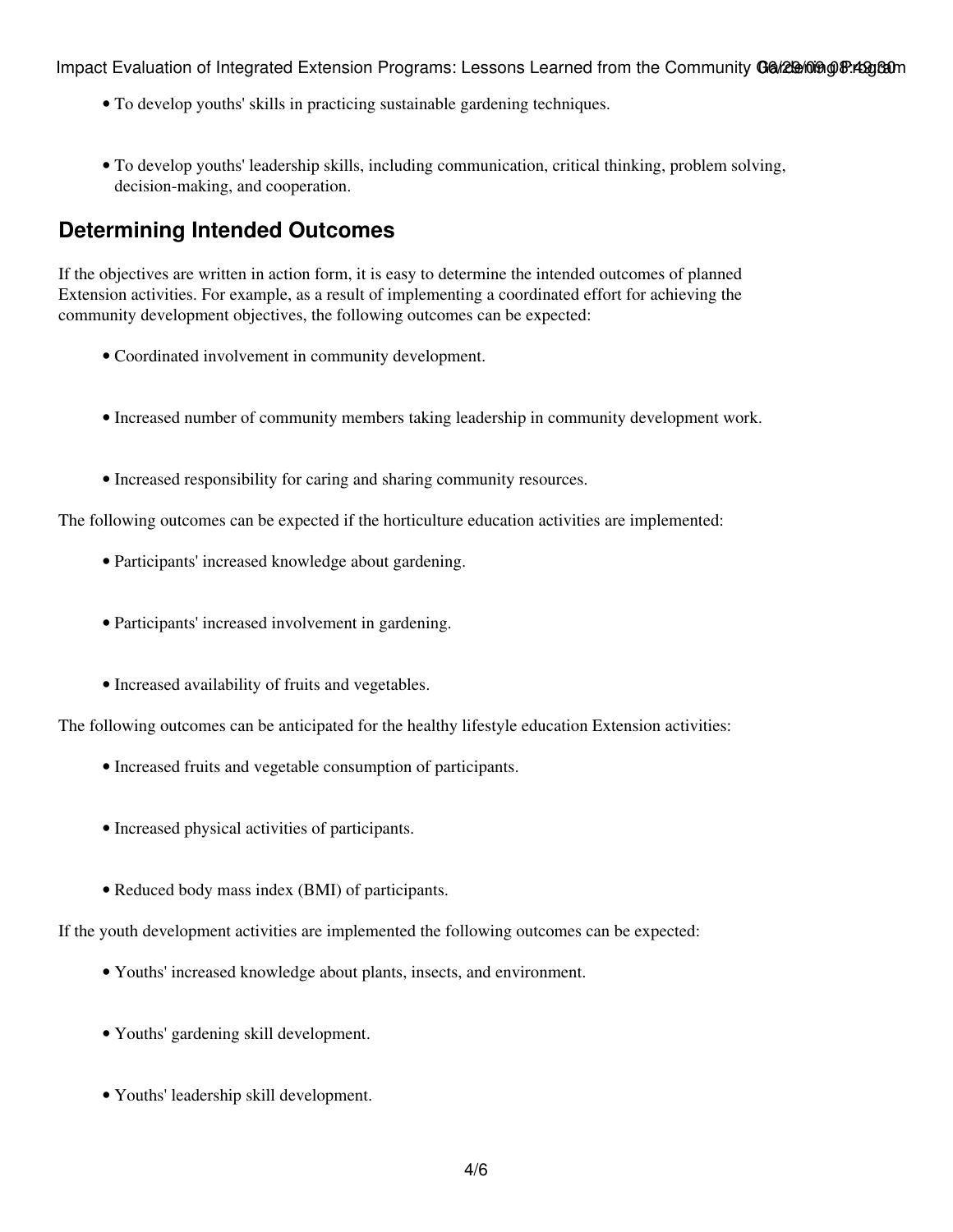#### **Identification of Impact Indicators**

It is important to identify unique indicators for outcomes to avoid multiple counting in impact evaluation of integrated programs. An impact indicator can be described as a reasonable and meaningful measurement of an intended client outcome. For example, the following impact indicators can be used to evaluate the outcomes of coordinated community development activities:

- Number of community development activities organized and carried out by the community.
- Number of community members engaged in leadership roles.
- The total value of volunteer hours granted by the community members for their community development.

For the horticulture education part of the program, the following impact indicators can be used:

- Number of participants increased their knowledge about gardening.
- Number of participants involved in gardening.
- Value of the amount of fruits and vegetables produced.

The following impact indicators can be used to evaluate the outcomes of healthy lifestyle education Extension activities:

- Number of participants increased their fruits and vegetable consumption.
- Number of participants increased physical activities.
- Number of participants reduced their BMI.

For the youth development component of the Extension program, the following impact indicators can be used:

- Number of youths increased their knowledge about plants, insects and environment.
- Number of youths developed their gardening skills.
- Number of youths developed their leadership skills.